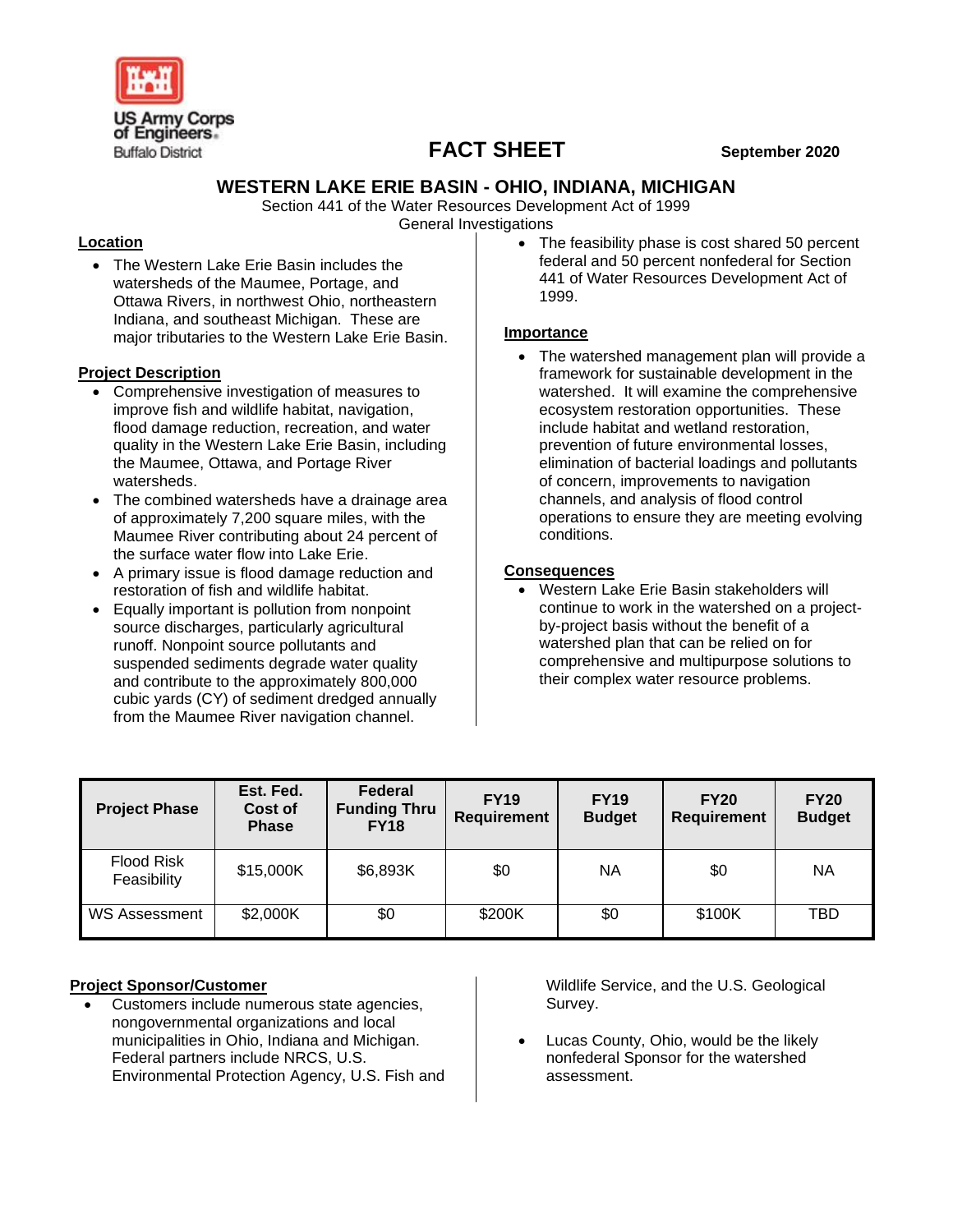### **Congressional Interests**

- Representative Marcy Kaptur D OH-09
- Representative Robert Latta R OH-05
- Representative Jim Jordan R OH-04
- Senator Robert Portman R OH
- Senator Sherrod Brown, D OH
- Representative Marlin Stutzman R IN-3
- Representative Luke Messer R IN-6
- Senator Joe Donnelly D IN
- Senator Dan Coats R IN
- Representative Debbie Dingell D MI-12
- Representative Timothy Walberg R MI-7
- Senator Gary Peters D MI
- Senator Debbie Stabenow D MI

# **Current Status**

- The U.S. Army Corps of Engineers is involved with the Western Lake Erie Partnership, including federal, state, and local agencies, which works to coordinate efforts to improve the watershed. In addition, the partnership is also involved in the new Urban Waters Partnership, looking for opportunities to improve water quality and reconnect urban areas with their water bodies.
- In support of the Urban Waters Partnership, Corps of Engineers is preparing a feasibility study for a stormwater treatment wetland along

the Ottawa River at the site of the former Jeep Assembly Plant.

- The Blanchard River flood risk management phase of the study was completed and work products were turned over to the Hancock County Commissioners. They decided to move forward with a nonfederal project. The Corps of Engineers regulatory office is prepared to work with local officials in a possible upcoming Section 404 permit action.
- Work toward defining existing conditions in Maumee Bay and initial development of habitat restoration unit alternatives to improve terrestrial and aquatic habitat in Maumee Bay through the beneficial use of dredged material has been completed. Identification of a project sponsor, which has the ability and desire to construct a project, is required for the feasibility study to progress further.
- FY10 GLRI funding was used to develop a priority list of wetland and aquatic restoration projects. The study also included implementation of innovative technologies to quantify and assess sediment and nutrient concentrations associated with Blanchard River flood events in waters discharging through the Maumee River to Lake Erie. A portion of future funds could be used to commence a Section 729 Watershed Assessment of the Lower Maumee Watershed.

# **Issues**

• Lack of funding limits resources available to support Partnership and related efforts.